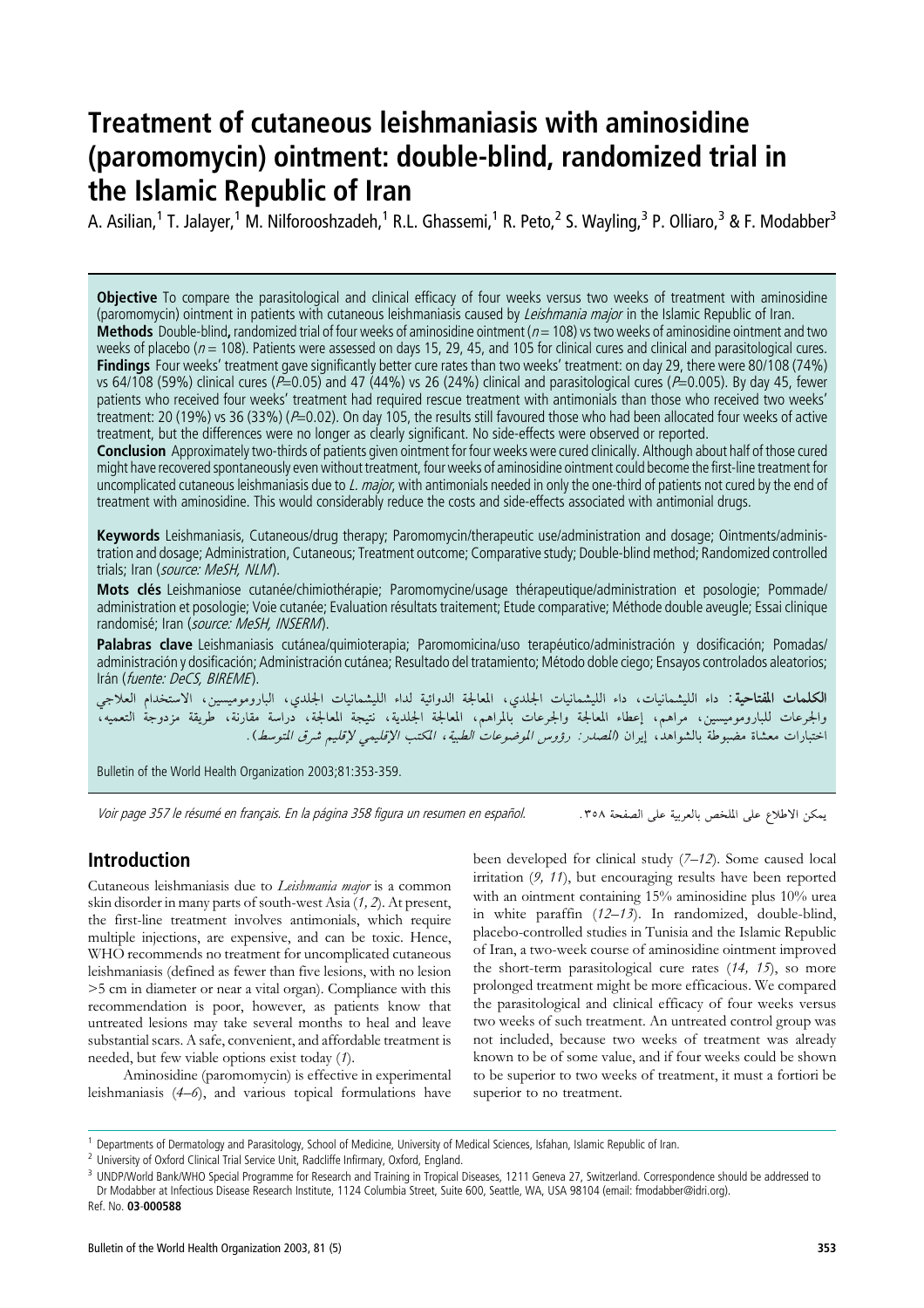# Methods

# **Participants**

The study involved screening the catchment area of three primary health centres around Borkhar district north of Isfahan, Islamic Republic of Iran, which includes approximately 38 000 people. Visiting each house only once, teams of health workers identified and referred all possible cases of cutaneous leishmaniasis to the health centre for clinical and parasitological examination. Those patients with a single parasitologically confirmed lesion <5 cm in diameter were invited to participate unless they had had lesions for over four months, were aged <2 years, were pregnant or nursing mothers, had been treated previously, or had any intercurrent illness or history of allergy to aminoglycosides. All invitees or their parents were given information about the trial before they gave written consent. Of some 500 individuals assessed for eligibility, 233 met the inclusion criteria and were enrolled into the study between October and December, during the peak appearance of cases.

### Interventions

The study was a randomized, double-blind trial, with follow-up visits scheduled at days 15, 29, 45, and 105. Patients were assigned randomly to receive four or two weeks of active treatment. Each patient ultimately received two tubes of ointment, which each contained 15 g of ointment — enough for two applications per day for 14 days. The first tube was given to all patients and contained active ointment. The second tube contained either active ointment or placebo (white paraffin oil) and was given to patients in accordance with a computergenerated randomization list after patients returned their first used tube after two weeks. They were examined clinically and parasitologically when they collected the second tube. The placebo and active ointments looked and smelled identical. In contrast to an earlier trial (15), treatment was unsupervised; however, patients were instructed carefully on the first day about how to apply the ointment twice daily (morning and bedtime) as a cross over the lesion and then to spread it with a plastic spatula to cover the entire lesion as well as the edges.

Different members of the research team were each tasked with verifying diagnosis, inclusion criteria, and subsequent assignment of participants to treatment groups. The clinical and parasitological evaluators were blinded to each other's assessment. All efforts were made to reduce the introduction of bias into this study; however, duration of the lesion, which was self-reported by the patients or their guardians, could introduce bias if the durations were significantly different in the two arms by chance.

### **Outcomes**

Patients were re-examined clinically and parasitologically on days 15, 29, 45, and 105 after the start of treatment by researchers blind to their treatment. No smear was taken for parasitological examination from completely healed lesions (those with complete re-epithelialization), as this might have re-opened the scar. All smears were assessed by an experienced parasitologist (TJ), with Giemsa stain and direct microscopic examination. As in the earlier study (15), haematology and liver enzymes were monitored routinely for safety— no evidence of hazard was found. At each visit, any patients whose lesion had worsened and showed no sign of re-epithelialization received systemic or intra-lesional antimonial drugs as rescue treatment, and treatment with the ointment was considered to have failed.

''Clinical cure'' was defined as >50% re-epithelialization of the original lesion, and ''clinical and parasitological cure'' as either complete re-epithelialization or clinical cure plus a parasitologically negative smear. The primary study endpoints were clinical cure and clinical and parasitological cure at day 29, when the four weeks of active treatment ended.

# Statistical methods

EpiInfo software was used to calculate sample size and generate random numbers and for form design, double data entry, and calculations of statistical significance (which involved standard analyses of  $2 \times 2$  tables). Sample size calculation was determined on the basis of a two-week cure rate of 50% (15) at day 45 and an expected four-week cure rate of 70%. When 10% attrition was allowed for, 233 eligible participants were randomized into two groups: 117 were allocated to receive four weeks of active treatment and 116 to receive two weeks of active treatment. Allocations were concealed by the use of opaque, sealed envelope and blinding of the investigators.

# **Results**

Analyses were restricted to those patients who, at two weeks, had not lapsed from the study (four vs three never started and three vs three never attended after day 15 in the two- and fourweek treatment groups, respectively) and had not had antimonial rescue (one vs three), which left 108 patients in each treatment group for analysis.

None of those included in the study missed more than one of the three follow-up visits on days 29, 45, and 105, so the status (with respect to clinical cure without antimonial rescue) at the missed visit could be inferred without bias from the other visits. Only 2% of the first two visits were missed: one vs one were taken as clinical cures because the visits before and after involved apparently complete healing, and five vs two as not clinical cure (because the visits before or after involved antimonial rescue for four patients and clinical worsening for the other three) in the four- and two-week treatment groups, respectively). At the final visits, 15 (7%) patients were missing, and for these, the previous status was assumed to persist (five vs four clinically cured without antimonials, and three vs three not clinically cured, in the four- and two-week treatment groups, respectively). Full placebo control, and hence blindness of assessment, was maintained throughout. Fig. 1 shows participant flow through the study.

Treatment was well tolerated, and no adverse reactions to the ointment were observed or reported in either group. Of those given a tube of active or placebo ointment at day 15, 216 (98%) returned at day 29, and all reported that they had used the ointment. Table 1 gives the characteristics of the 216 patients seen on or after day 29, who contribute to the main analyses: no marked imbalances were seen. Table 2 gives the main results at days 29 (when treatment was completed for those allocated four weeks of active ointment), 45, and 105.

At day 29, few of the lesions were bad enough to require antimonial rescue, and no significant difference was seen between the groups in the numbers that did (four weeks vs two weeks: 12 (11%) vs 16 (15%). A significant improvement was seen, however, in the numbers achieving clinical cure (80 (74%) vs 64 (59%);  $P = 0.05$ ) and clinical and parasitological cure (47 (44%) vs 26 (24%);  $P = 0.005$ ) by day 29, with four weeks of active treatment significantly better than two weeks of active treatment plus two weeks of placebo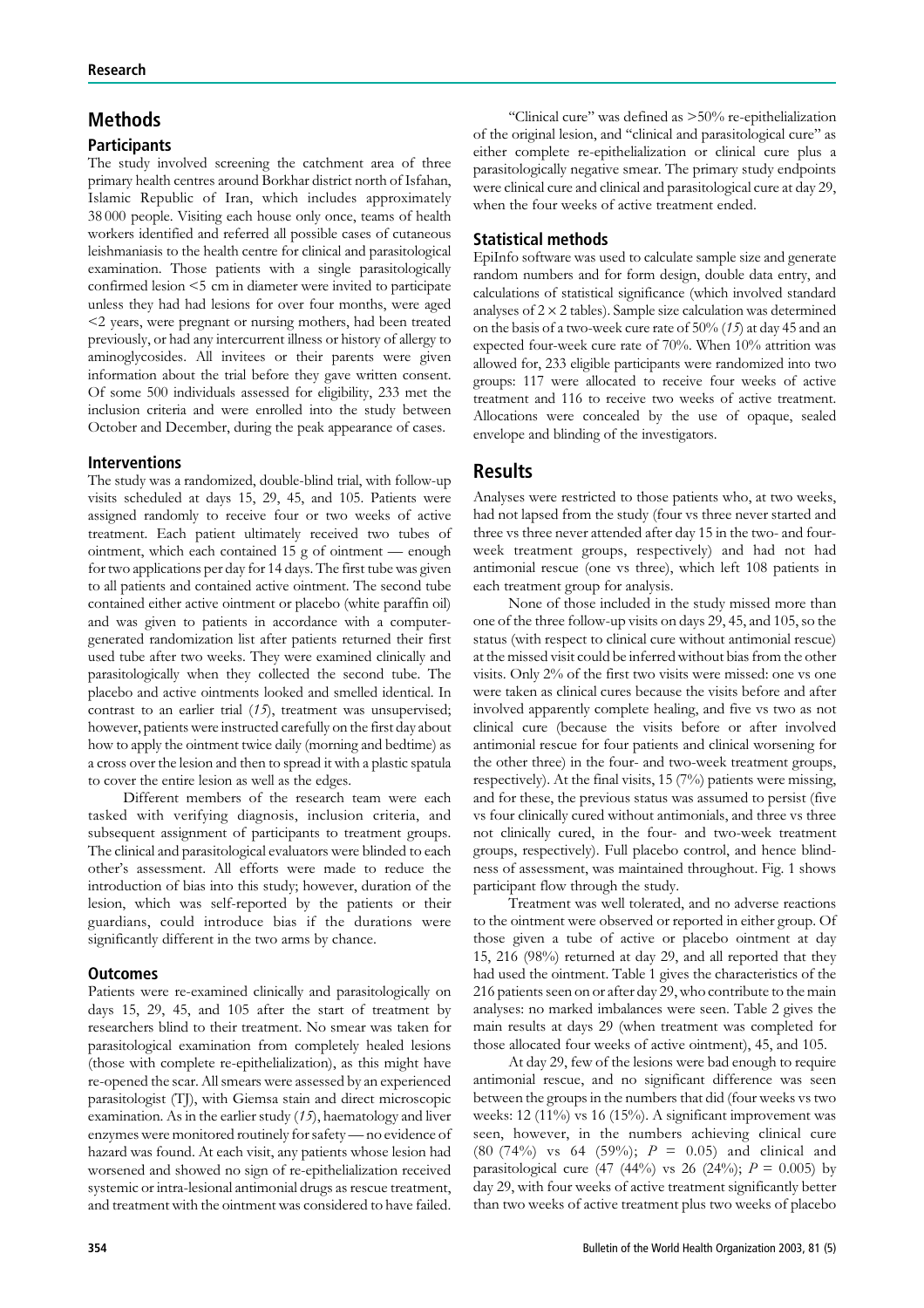



Table 1. Initial characteristics of 216 patients included in statistical analyses after treatment with two or four weeks of treatment with aminosidine ointment

| <b>Characteristic</b>                         | <b>Allocated treatment duration</b> |                       |         |  |  |
|-----------------------------------------------|-------------------------------------|-----------------------|---------|--|--|
|                                               | 4 weeks ( $n = 108$ )               | 2 weeks ( $n = 108$ ) | P value |  |  |
| Age (years) <sup>a</sup>                      | 9.2(8.9)                            | 9.0(8.8)              | 0.8     |  |  |
| Haemoglobin (g/l)                             | 132(14)                             | 133(13)               | 0.6     |  |  |
| Serum glutamic oxaloacetic transaminase (U/l) | 9.9(2.4)                            | 9.7(2.2)              | 0.5     |  |  |
| Sex ratio (male: female)                      | 47:53                               | 44:56                 | 0.7     |  |  |
| Ulcerated lesionb,c                           | 85 (79)                             | 95 (88)               | 0.1     |  |  |

<sup>a</sup> Values in parentheses are standard deviations.

**b** Values in parentheses are percentages.

<sup>c</sup> Status at day 0; subsequent comparisons between the two treatment arms are standardized for the status of the lesion at day 15.

treatment. The absolute improvement in clinical and parasitological cure was 20% (95% confidence interval 7–32%).

favoured those who had originally had four weeks of treatment, but the differences were less significant.

After active treatment stopped, some of the lesions in both treatment groups deteriorated, and at day 45, the numbers given antimonial rescue then or earlier were 20 (19%) vs 36 (33%)  $(P = 0.02)$ . The numbers who had achieved clinical cure at day 45 without antimonial rescue were correspondingly greater for those who had received four weeks of treatment than two weeks (77 (71%) vs 59 (55%) clinical cures,  $P = 0.03$ ), but in terms of clinical and parasitological cure at day 45, the advantage of longer treatment was no longer significant  $(40 (37%)$  vs  $31 (29%)$ ). By day 105 — 11 weeks after treatment ended — the results still

Table 3 subdivides the results by the status of the lesion at day 15 — after two weeks of active treatment for both groups (i.e. before there was any difference in management). The numbers are too small to be stable statistically, but they do suggest that the advantage of an additional two weeks of ointment was seen chiefly in those who had not already achieved clinical cure with the first two weeks of ointment (upper half of Table 3). It was notable, however, that a substantial minority of those who had achieved clinical cure (i.e. partial, or even complete, re-epithelialization) by day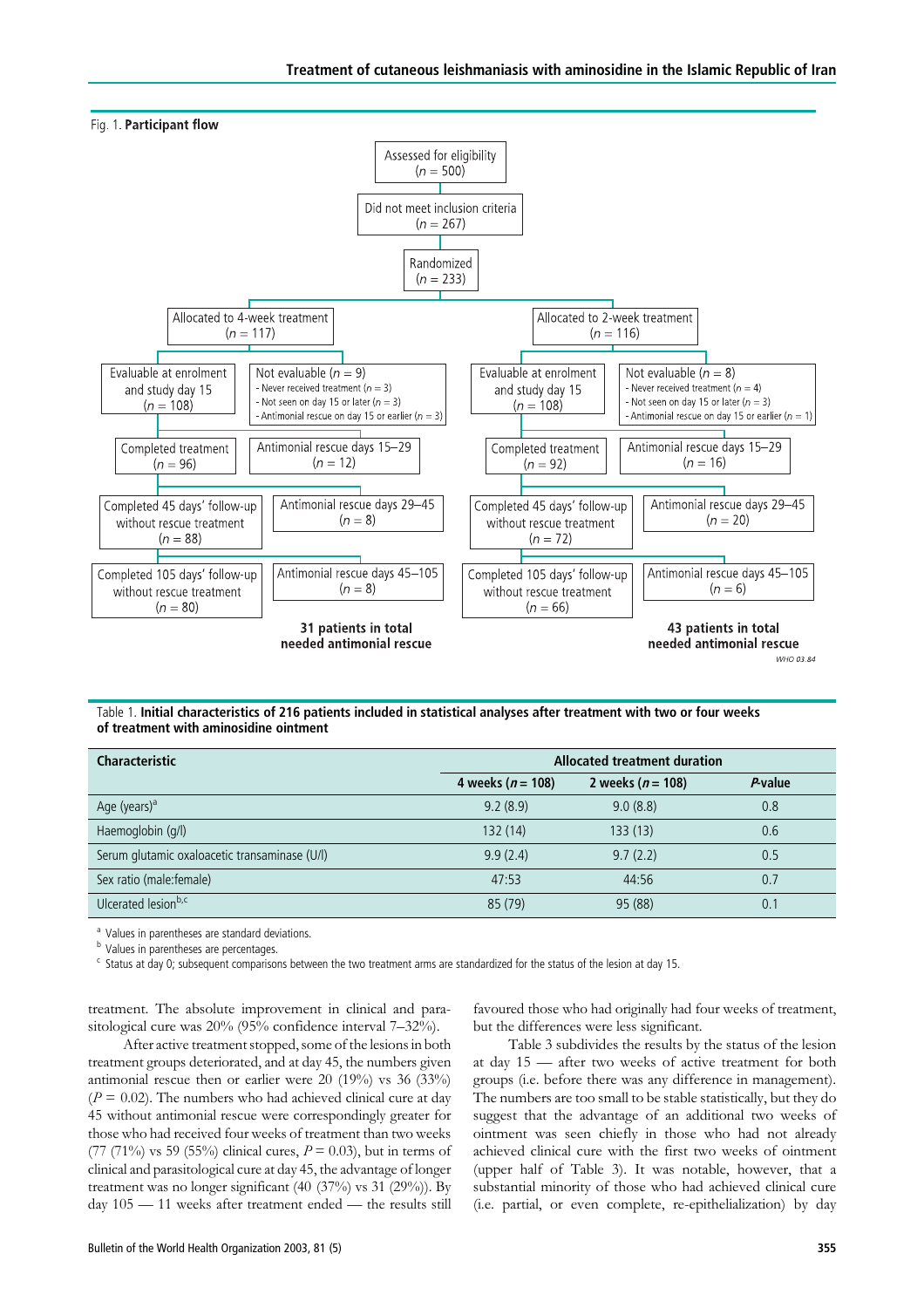#### Table 2. Results at days 29 (when trial treatment ended), 45, and 105 in patients who received aminosidine ointment for four weeks ( $n = 108$ ) or two weeks ( $n = 108$ )<sup>a</sup>

| <b>Treatment day</b> | Antimonial "rescue" treatment<br>needed now (or given earlier) |         | <b>Clinical cure without ever</b><br>needing antimonial<br>rescue |           | <b>Clinical and parasitological cure</b><br>without ever needing<br>antimonial rescue |                      |         |         |                      |
|----------------------|----------------------------------------------------------------|---------|-------------------------------------------------------------------|-----------|---------------------------------------------------------------------------------------|----------------------|---------|---------|----------------------|
|                      | <b>Treatment</b>                                               |         |                                                                   | Treatment |                                                                                       | <b>Treatment</b>     |         |         |                      |
|                      | 4 weeks                                                        | 2 weeks | P-value <sup>b</sup>                                              | 4 weeks   | 2 weeks                                                                               | P-value <sup>b</sup> | 4 weeks | 2 weeks | P-value <sup>b</sup> |
| Day 29               | 12(11)                                                         | 16(15)  | 0.51                                                              | 80(74)    | 64 (59)                                                                               | 0.05                 | 47 (44) | 26(24)  | 0.005                |
| Day 45               | 20(19)                                                         | 36(33)  | 0.02                                                              | 77(71)    | 59(55)                                                                                | 0.03                 | 40(37)  | 31(29)  | 0.30                 |
| Day 105              | 28(26)                                                         | 42 (39) | 0.07                                                              | 72 (67)   | 61 (56)                                                                               | 0.18                 | 62(57)  | 46(43)  | 0.04                 |

<sup>a</sup> All 216 patients were seen at day 15; no patient missed more than one subsequent visit; few missing values are interpolated (2% at days 29 and 45; 7% at day 105). <sup>b</sup> Stratified for the status of lesions on day 15.

Table 3. Percentage of patients who received aminosidine ointment for four weeks or two weeks with various outcomes, by status at day 15 (after two weeks of identical active treatment for both groups)

| Treatment day                                                          | Antimonial "rescue" treatment<br>ever given (%) |         | <b>Clinical cure (without)</b><br>antimonial rescue) <sup>a</sup> |         | <b>Clinical and parasitological</b><br>cure without antimonial<br>rescueb |         |
|------------------------------------------------------------------------|-------------------------------------------------|---------|-------------------------------------------------------------------|---------|---------------------------------------------------------------------------|---------|
|                                                                        | <b>Treatment</b>                                |         | <b>Treatment</b>                                                  |         | <b>Treatment</b>                                                          |         |
|                                                                        | 4 weeks                                         | 2 weeks | 4 weeks                                                           | 2 weeks | 4 weeks                                                                   | 2 weeks |
| No clinical cure at day 15 <sup>c, d</sup>                             |                                                 |         |                                                                   |         |                                                                           |         |
| Day 29                                                                 | 11                                              | 22      | 64                                                                | 35      | 43                                                                        | 11      |
| Day 45                                                                 | 25                                              | 44      | 55                                                                | 37      | 27                                                                        | 17      |
| Day 105                                                                | 30                                              | 50      | 59                                                                | 48      | 52                                                                        | 35      |
| Clinical cure(over 50% re-epithelialization) at day 15 <sup>d, e</sup> |                                                 |         |                                                                   |         |                                                                           |         |
| Day 29                                                                 | 11                                              |         | 81                                                                | 83      | 44                                                                        | 37      |
| Day 45                                                                 | 14                                              | 22      | 83                                                                | 72      | 44                                                                        | 41      |
| Day 105                                                                | 23                                              | 28      | 72                                                                | 65      | 61                                                                        | 50      |

a > 50% re-epithelization.<br><sup>b</sup> Clinical cure plus smear negative for parasites.

<sup>c</sup> 44 vs 54 patients in 4- and 2-week treatment groups, respectively.

 $^d$  The non-significant imbalance in denominators at day 15 is only because of chance, as treatment was double blind and, before day 15, was identical in both groups.<br>  $^e$  64 vs 54 patients in 4- and 2-week treatment gr

15 subsequently deteriorated, irrespective of whether an additional two weeks of treatment were given.

Some differences in Table 3 are seen between the two treatment groups in the numbers who had already worsened by day 15 or who had already achieved partial re-epithelialization. These differences were not statistically significant ( $P = 0.2$ ), however, and must have been entirely caused by chance, because the treatment of both groups before day 15 was identical and the study was double blind. Moreover, these chance imbalances did not contribute at all to the statistical significance in Table 2 of the results at later times, for the P-value calculations in Table 2 were conditional on the 15-day results in Table 3 (i.e. they showed whether, given the chance imbalances at day 15, the subsequent results significantly favoured longer treatment).

When the results on days 29, 45, and 105 were taken together, the average of the difference between the percentages cured within four weeks and within two weeks of treatment was 14% (irrespective of whether cure was defined as clinical cure or as clinical and parasitological cure). This can be converted into a number needed to treat of approximately seven— i.e. if seven patients were treated for four weeks rather than two weeks, then one more would be cured by ointment alone, without the use of antimonials.

# **Discussion**

In the previous randomized, placebo-controlled, double-blind trial with the same ointment  $(15)$ , two weeks of treatment produced significant benefit by day 15, although many patients remained uncured or relapsed later. The present trial compared treatment with four and two weeks of ointment and found the longer treatment to be somewhat more effective. Even with four weeks of treatment, however, about one-third of all patients remained uncured — most of these eventually needed to be offered antimonials, and, of those who used the ointment and were cured, about half might have recovered spontaneously.

As four weeks of treatment is better than two weeks, and two weeks is better than no treatment (15), the four-week aminosidine regimen could become the first-line treatment for uncomplicated cutaneous leishmaniasis in  $L$ . major foci — at least until something better is found (e.g. an ointment with better bioavailability of aminosidine or some completely different active ingredients). Longer periods of treatment might increase the cure rate; as most cases heal spontaneously in 3–4 months (15), however, a more effective rather than longer treatment would be desirable. At the moment, the ointment can be produced in endemic countries, costs only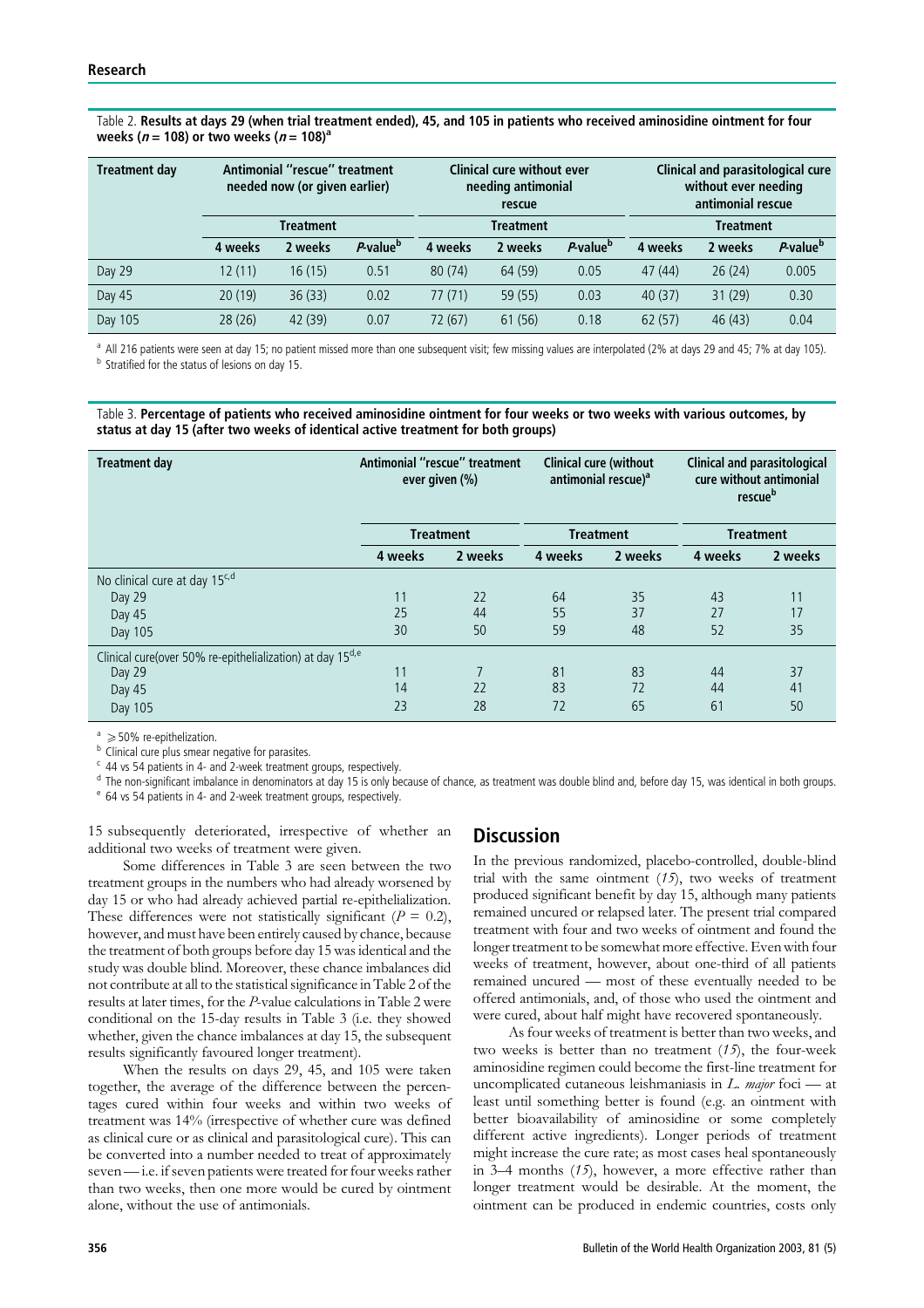

about US\$ 1 per week, and reduces the need for medically administered injections of expensive antimonials — especially since the current WHO recommendation of withholding antimonial injections for several weeks (in hope of spontaneous cure) often is not complied with. Such topical treatment is practicable, even where specialist medical services are not available: as now formulated, the ointment has little or no toxicity, so it can be widely used; use of the ointment satisfies the demand from patients for some action to be taken; and simple clinical assessment at day 29 (without parasitological investigation) generally provides an adequate basis on which a decision about whether antimonial treatment will be needed can be made, because it correlates closely with the clinical assessment on day 45 and day 105 and is modified little by the parasitological assessment. Moreover, those who eventually will need antimonials (about one-quarter) and those who will not (about 75%) may benefit from four weeks of such ointment instead of four weeks of observation with no treatment. Although the trial did not study this, any treatment that helps control local infection may limit the depth and size of any eventual scar. Fig. 2 shows the current situation and potential public health benefits.

As cutaneous leishmaniasis is a self-healing disease, the duration the lesions had been active before treatment started would have a profound effect on cure rate. We had no way of determining the exact duration, so patients or their guardians were asked to give an estimate. This may have produced a bias

if the estimated duration was incorrectly uneven in the two treatment groups.

For patients with uncomplicated cutaneous leishmaniasis in L. major foci, four weeks of twice-daily use of this ointment (or of some variant of it with improved bioavailability) could be the first-line treatment, after which, if there is no sign of re-epithelialization, antimonial therapy may be considered. Although (to simplify matters) only patients with a single lesion were enrolled in the present study, other patients with uncomplicated cutaneous leishmaniasis also may qualify for such topical treatment. This strategy is, however, valid only for those areas where infection generally involves L. major infection, as the response to aminosidine varies for different species of *Leishmania* (6).

#### Acknowledgements

Dr Tahmoures Jalayer passed away unexpectedly after this work was completed, and this paper is dedicated to his memory. We are grateful to A.D. Bryceson and L. Moulton for critical reviews of the study, Farmitalia Carlo Erba (now from Pharmacia Upjohn) for the ointment, and T. Kuo and P. Bevin for help preparing the manuscript. This investigation was supported by the UNDP/World Bank/WHO Special Programme for Research and Training in Tropical Diseases. The recommendations are those of the authors and may not represent the official view of WHO.

Conflicts of interest: None declared.

#### **Résumé**

# Traitement de la leishmaniose cutanée par une pommade à l'aminosidine (paromomycine) : essai randomisé en double aveugle en République islamique d'Iran

Objectif Comparer l'efficacité parasitologique et clinique d'un traitement de quatre semaines par une pommade à l'aminosidine (paromomycine) et d'un traitement de deux semaines chez des patients atteints de leishmaniose cutanée à Leishmania major en République islamique d'Iran.

Méthodes Un essai randomisé en double aveugle portant sur un traitement de quatre semaines par une pommade à l'aminosidine  $(n = 108)$  ou un traitement de deux semaines par l'aminosidine et deux semaines par placebo ( $n = 108$ ) a été réalisé. Les patients ont été examinés les jours 15, 29, 45 et 105 afin de déterminer les taux de quérison clinique et les taux de quérison clinique et parasitologique.

Résultats Le traitement de quatre semaines donnait des taux de guérison significativement plus élevés que le traitement de deux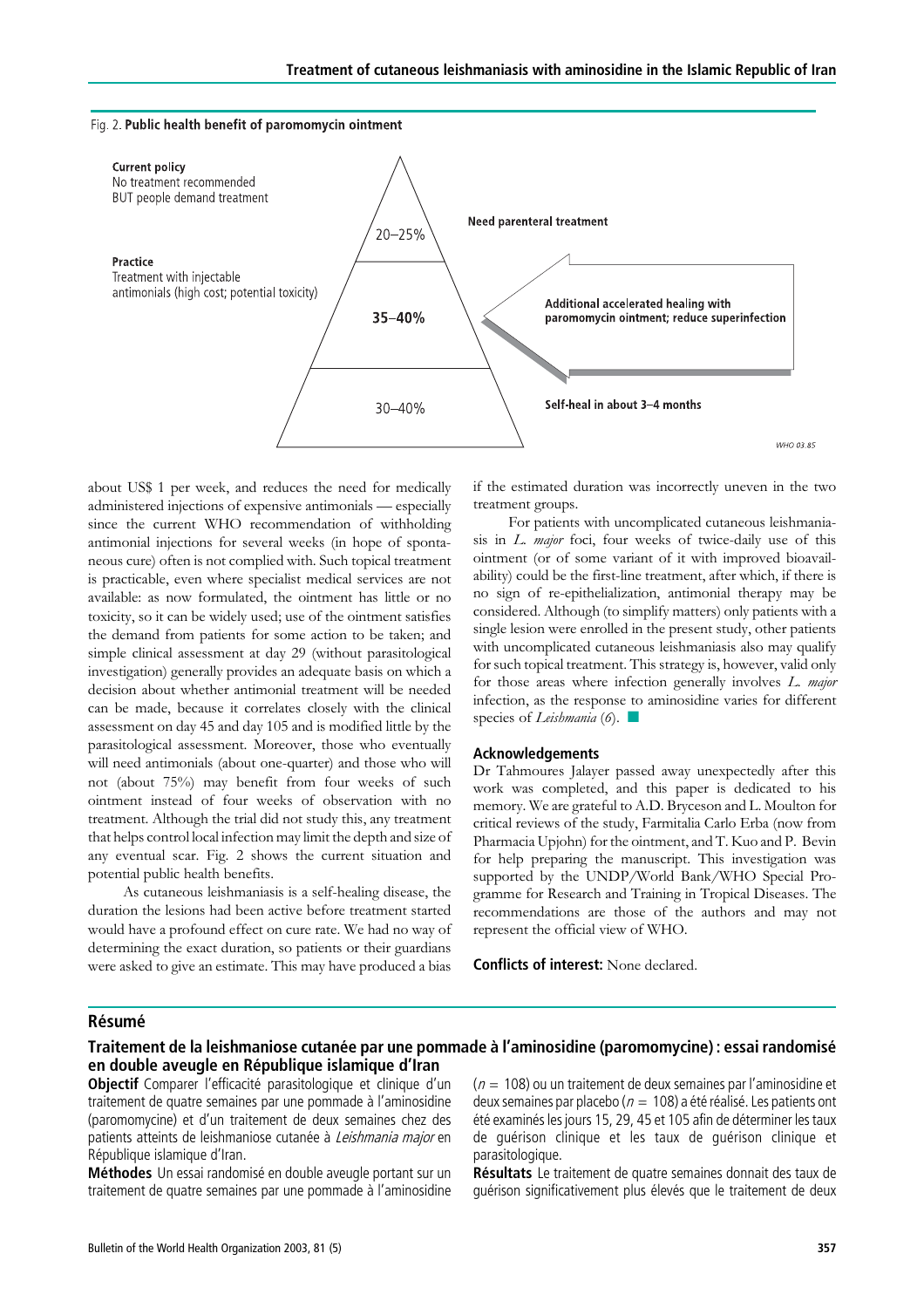semaines : le jour 29, les taux de quérison clinique étaient de 80/ 108 (74 %) contre 64/108 (59 %) (p = 0,05) et les taux de guérison clinique et parasitologique de 47/108 (44 %) contre 26/ 108 (24 %) (p = 0,005). Le jour 45, un plus petit nombre de patients ayant recu le traitement de quatre semaines ayaient dû recevoir un traitement de secours par les antimoniés, par rapport à ceux qui avaient reçu le traitement de deux semaines : 20 (19 %) contre 36 (33 %) ( $p = 0.02$ ). Le jour 105, les résultats étaient toujours meilleurs chez les patients ayant reçu quatre semaines de traitement mais les différences n'étaient plus aussi significatives. Aucun effet secondaire n'a été observé ni rapporté.

**Conclusion** Environ les deux tiers des patients avant recu la pommade pendant quatre semaines ont été cliniquement quéris. Même si chez près de la moitié des sujets quéris la guérison aurait pu survenir spontanément en l'absence de traitement, l'application pendant quatre semaines d'une pommade a` l'aminosidine pourrait devenir le traitement de première intention chez les patients atteints de leishmaniose cutanée non compliquée due à L. major, les antimoniés n'étant nécessaires que chez le tiers de patients qui n'étaient pas guéris à la fin du traitement par l'aminosidine. Il serait ainsi possible de réduire considérablement les coûts ainsi que les effets secondaires associés aux antimoniés.

# Resumen

# Tratamiento de la leishmaniasis cutánea con pomada de aminosidina (paromomicina): ensayo aleatorizado en doble ciego en la República Islámica del Irán

**Objetivo** Comparar la eficacia parasitológica y clínica de cuatro semanas y dos semanas de tratamiento con pomada de aminosidina (paromomicina) en los pacientes con leishmaniasis cutánea causada por Leishmania major en la República Islámica del Irán.

Métodos Se llevó a cabo un ensayo aleatorizado en doble ciego de un régimen de tratamiento de cuatro semanas con pomada de aminosidina (n = 108) en comparación con dos semanas de aminosidina y dos semanas de placebo ( $n = 108$ ). Los pacientes fueron evaluados a los 15, 29, 45 y 105 días para determinar la curación clínica y la curación clínica y parasitológica.

Resultados El tratamiento de cuatro semanas logró tasas de curación significativamente mejores que el de dos semanas: el día 29 se confirmaron 80/108 (74%) frente a 64/108 (59%) curaciones clínicas ( $P = 0.05$ ) y 47 (44%) frente a 26 (24%) curaciones clínicas y parasitológicas ( $P = 0,005$ ). El día 45, entre los tratados durante cuatro semanas había menos pacientes que hubiesen requerido tratamiento de rescate con antimoniales que entre los tratados durante dos semanas: 20 (19%) frente a 36 (33%) ( $P = 0.02$ ). El día 105, los resultados todavía favorecían a los asignados al régimen de cuatro semanas de tratamiento activo, pero las diferencias ya no eran claramente significativas. No se observó ni notificó ningún efecto secundario.

**Conclusión** Aproximadamente las dos terceras partes de los pacientes que recibieron la pomada durante cuatro semanas se curaron clínicamente. Aunque alrededor de la mitad de los que sanaron podrían haberse recuperado quizá espontáneamente aun sin tratamiento, la administración de pomada de aminosidina durante cuatro semanas podría ser el tratamiento de primera línea de la leishmaniasis cutánea sin complicaciones por *L. major*, reservándose los antimoniales sólo para el tercio de pacientes no curados al término del tratamiento con aminosidina. Ello reduciría considerablemente los costos y los efectos secundarios asociados a los medicamentos antimoniales.

### ملخص

# معالجة داء الليشمانيات الجلدي بمرهم الأمينوزيدين (باروموميسين)؛ دراسة مزدوجة التعمية ومعشاة فى جمهورية إيران الإسلامية

عولج لمدة أسبوعين، وبـذا تكون قيمـة الاحتمـال (P= 0.05). أما بعد مرور خمسة وأربعين يومأ فقد نقص عدد المرضى الذين تلقوا المعالجة لمدة أربعة أسابيع واحتاجوا لمعالجة بمركبات الأنتيموان إلى ٢٠ مريضاً (١٩٪) مقارنة بأولئك الذين عولجوا لمدة أسبوعين واحتاجوا لمعالجة بمركبات الأنتيموان إذ لم ينقص عددهم إلا إلى ٣٦ مريضاً (٣٣٪) وقيمة الاحتمال (P= 0.02). وبعد مرور ١٠٥ أيام استمرت النتائج لصالح أولئك الذين تلقوا العلاج الْفعَّال لَمْدَّة أربعة أسَّابِيْع، رغْم أن الفرَّوق لم تعد واضحة كما كانت من قبل. ولم تلاحظ ولم تسجلٌ أية تأثيٰرات جانبية.

**الاستنتاج** : لقد تُحقَّق شفاء ما يقرب من ثلثي من عولج بالمرهم لمدة أربعة<br>أسابيع، ورغم أن نصف هؤلاء تقريباً كانوا سيشفون تلقائياً حتى ولو لم يتلقَّوا أى معالجة كانت، فإن المعالجة بمرهم الأمينوزيدين لمدة أربعة أسابيع قدْ تكون الخط الأول للمعالجة في حالات داء الليشمانيات الجلدية غير المصحوبة بمضاعفات والناجمة عن الليشمانيات الكبيرة؛ وستقتصر الحاجة على إضافة المركبات الأنتيموانية على ثلث المرضى الذين لن يتحقق لهم الشفاء في نهاية فترة المعالجة بالأمينوزيدين. وهذا ما سيؤدي إلى إنقاص ملحوظ في كُلِّ من التكاليف والتأثيرات الجانبية التي ترافق المعالجة بمركبات الأنتيموان.

**الغرض** : موازنة الكفاءة السريرية والتأثيرات على الطفيليات التي تنجم عن المعالجة بمرهم الأمينوزيدين (الباروموميسين) لمدة أربعة أسابيع وتلك التي . .<br>تنجم عن المعالجة لمدة أسبوعين لدى مرضى الليشمانيات الجلدي الناجم عن<br>الليشمانية الكبيرة في جمهورية إيران الإسلامية.

**الطريقة** : دراسة مزَّدوجة التعمية ومعشاة للمعالجة لمدة أربعة أسابيع بمرهم الأمينوزيدين لدى ١٠٨ مريضاً ومقارنته بالمعالجة بنفس المرهم لمدة استبيوريتين على المعالم المريتة المرسوبية المعارفة المبسس المرسم.<br>أسبوعين، وبإعطاء دواء غفل لمدة أسبوعين لـ ١٠٨ مريضاً. وقد تم تقييم<br>المرضى بعد مضي ١٥، ٢٩، ٤٥، ١٠٥. يوماً لتحري الشفاء السريري والشفاء من الطفيليات.

.<br>الموجودات : لقد أدت المعالجة لمدة أربعة أسابيع إلي نتائج بالشفـاء أفضل مــنْ الْمعالـــجة لمدة أسبوعين؛ فبعد مرور ٢٩ يوماً أَدت المعالجة لمدة أربعةً أسابيع إلى شفاء سريري في ٨٠ حالة من أصل ١٠٨ حالة (٧٤٪) وذلك .<br>مقابل حدوث الشفاء السريري لدى من عولج لمدة أسبوعين لدى ٦٤ حالة<br>من أصـل ١٠٨ (٥٩٪) وبذا تكون قيمــة الاحتمال (0.05 =9)، أما الشفاء السريري وشفاء الطفيليات معاً فقد كان لدى من عولج لمدة أربعة أسابيع<br>٤٧ من أصل ١٠٨ (٢٤٪) مقابل ٢٦ مــن أصل ١٠٨ (٢٤٪) لـدى مـن